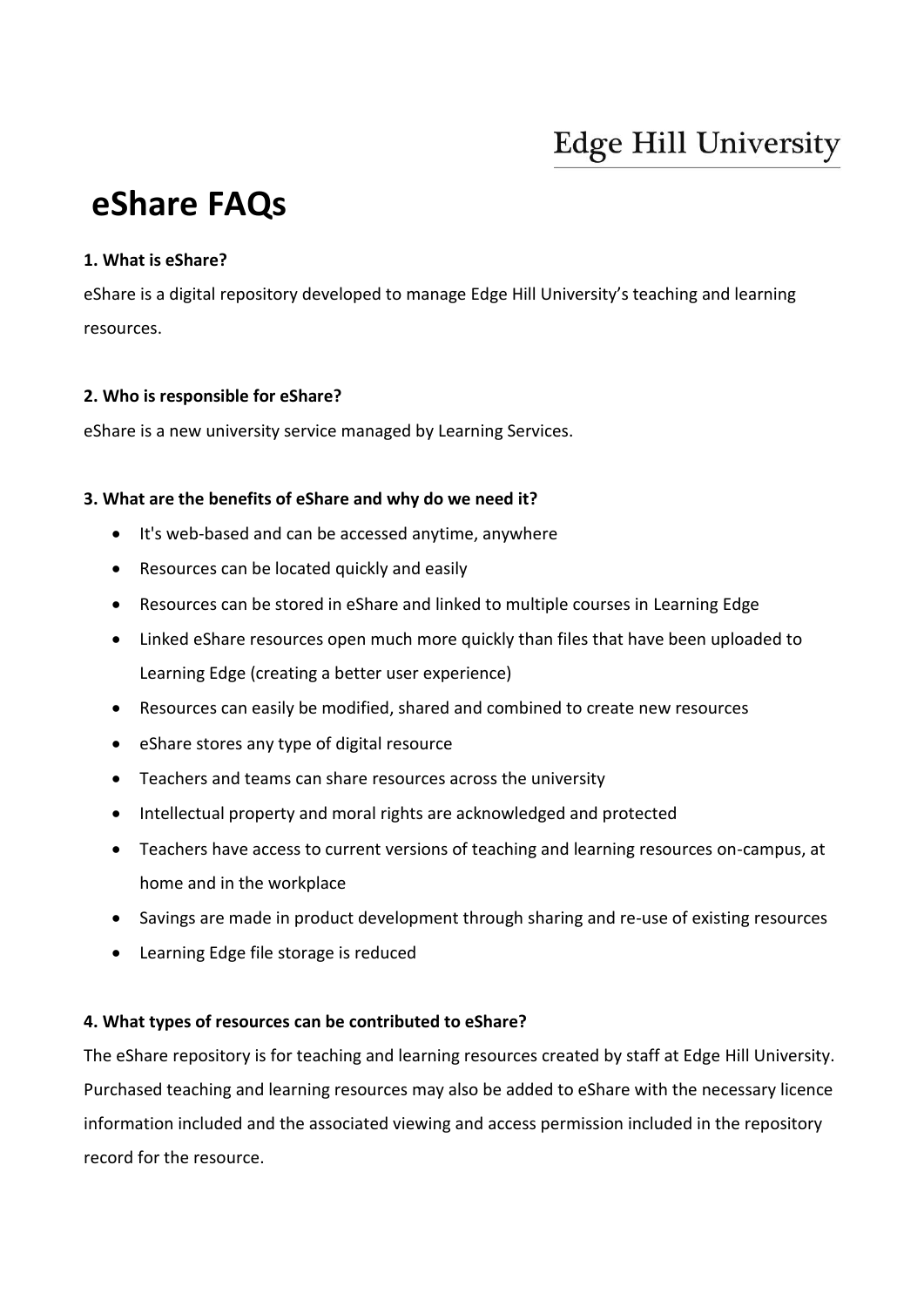### **5. What file formats does eShare support?**

View the complete list at this link http://www.eshare.edgehill.ac.uk/cgi/search/advanced

**6. Can I upload materials to eShare?** Yes if you are an Edge Hill Staff member. You will be required to enter your university username and password. Please contact the eShare team for assistance with this. eshare@edgehill.ac.uk

### **7. How do I contribute my teaching and learning resources?**

eShare has an easy-to-follow wizard to assist with contributing a resource. Please refer to the guide 'Uploading Resources to eShare' available from the eShare Help Page. Before contributing your resource/s to eShare you should ensure that it meets copyright requirements. Resources should be labelled with the relevant copyright notice and date and all authors must be acknowledged. Refer to 'Staying Legal in eShare' for further information, available from the eShare Help Page. 2

#### **8. Do I need special software?**

No. eShare requires only a standard web browser.

#### **9. How many items can I deposit?**

There is no limit on the number of items an individual or team can submit to eShare. If you have a large number of resources you wish to add, we may be able to assist you to bulk upload them.

#### **10. Is there a limit on file size?**

No. Certain web browsers may apply a limit.

**11. What are the long term plans for eShare? Will it be around in 5 years time?** eShare represents a long term commitment by Learning Services to provide an efficient way to manage and share the teaching and learning resources of the university.

### **12. How do I link to resources in eShare from the VLE (Learning Edge)?**

Please refer to the guide [eShare Guide Uploading Items.](http://eshare.edgehill.ac.uk/id/document/19531)